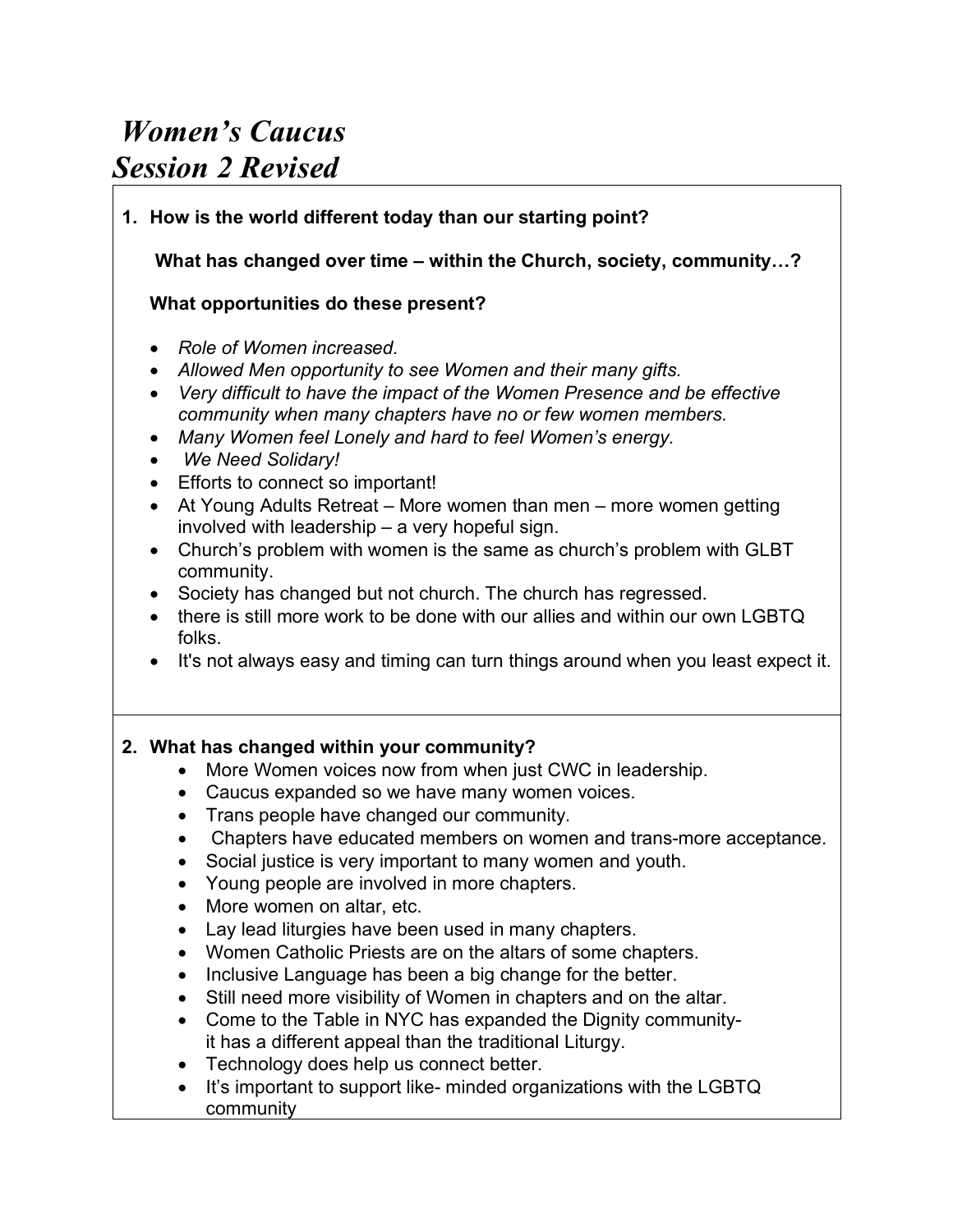## **3. How are these changes affecting your ability to thrive?**

- *Just knowing that the Women of Dignity are out there is important.*
- *The Women of Dignity Never gave up – someone always kept the flame going.*
- *Helps to have each other to help each other thrive.*

## **How have you adapted?**

- *CWC to Caucus.*
- *WOD is important to support each other – need each other's input- as member of chapters and leadership.*
- *Structure needed to support Young women and isolated women.*
- *Need to learn from past but not be stuck there.*
- *It's important to stay in contat with other chapter members – support each other.*

## **4. Is the mission and purpose of Dignity still relevant today?**

#### **Why or why not?**

- *Need to be Enlighted Catholics to be relevant.*
- *Relevant – we need community and support to keep the mission going.*
- *Many Facing challenges to get to the LGBT community/dignity chapters as we age.*
- *Yes – maybe we need a different a model of chapters and worship.*
- *Need to bring in more women –more Outreach.*
- *But need to stay Relevant and more inclusive.*
- *Social Media is the key to future.*
- *Need to have more interaction with the WOD and other progressive groups.*
- *Newsletter is important – have to get it out again.*
- *Focus on Social Justice – will that expand the circle?*
- *Will it get more women of all ages involved?*
- *Newsletter – What's your Social Justice?*
- *Suggest "Meet up" for WOD when visiting another places.*
- *Need leadership to help find our voices and respond to the world and church.*